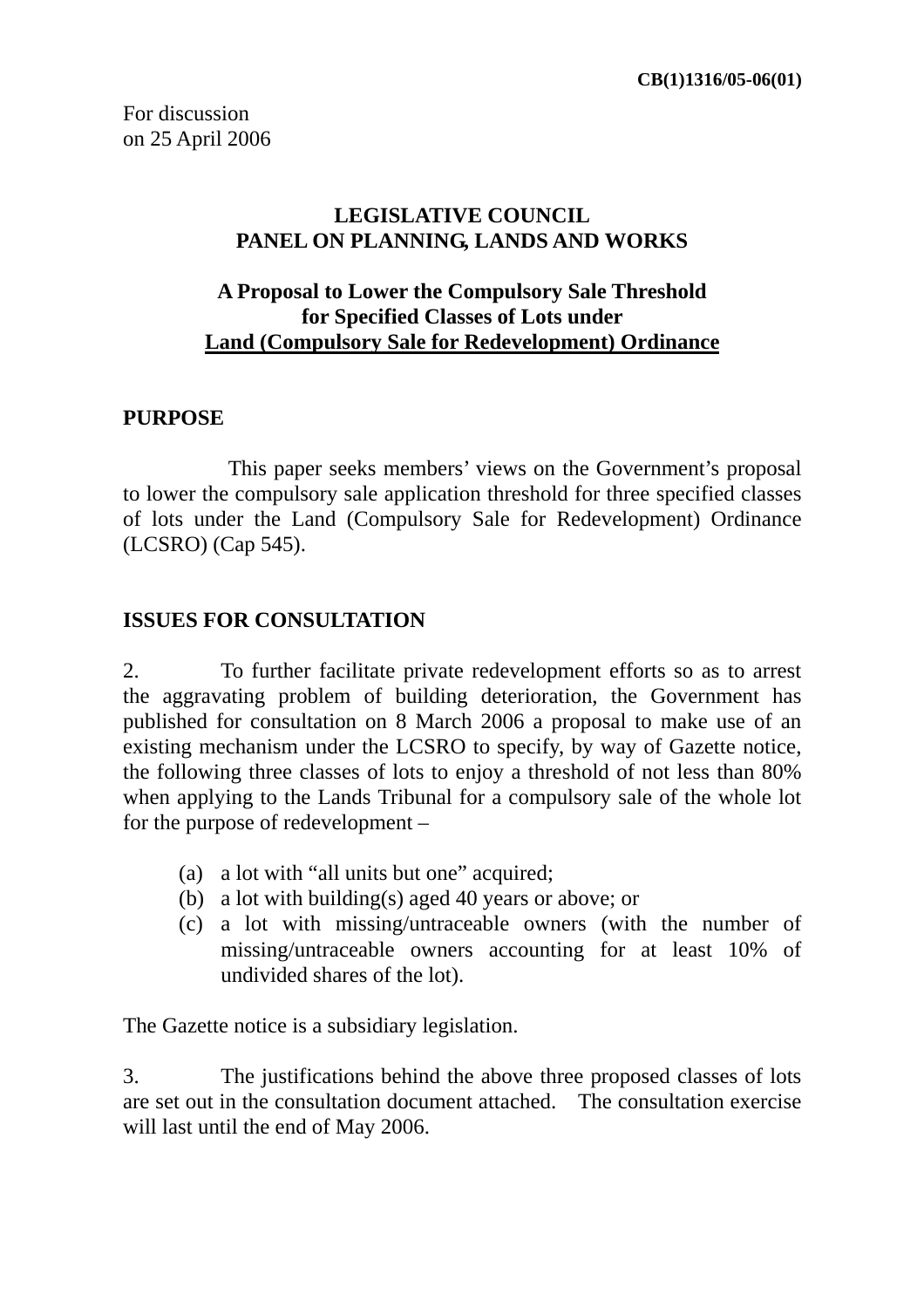4. Subject to the community's consensus on the proposal, the Government intends to take forward the subsidiary legislation in the 2006/07 legislative session.

# **VIEWS SOUGHT**

5. Members are invited to give their views on the contents of the consultation paper.

Housing, Planning and Lands Bureau April 2006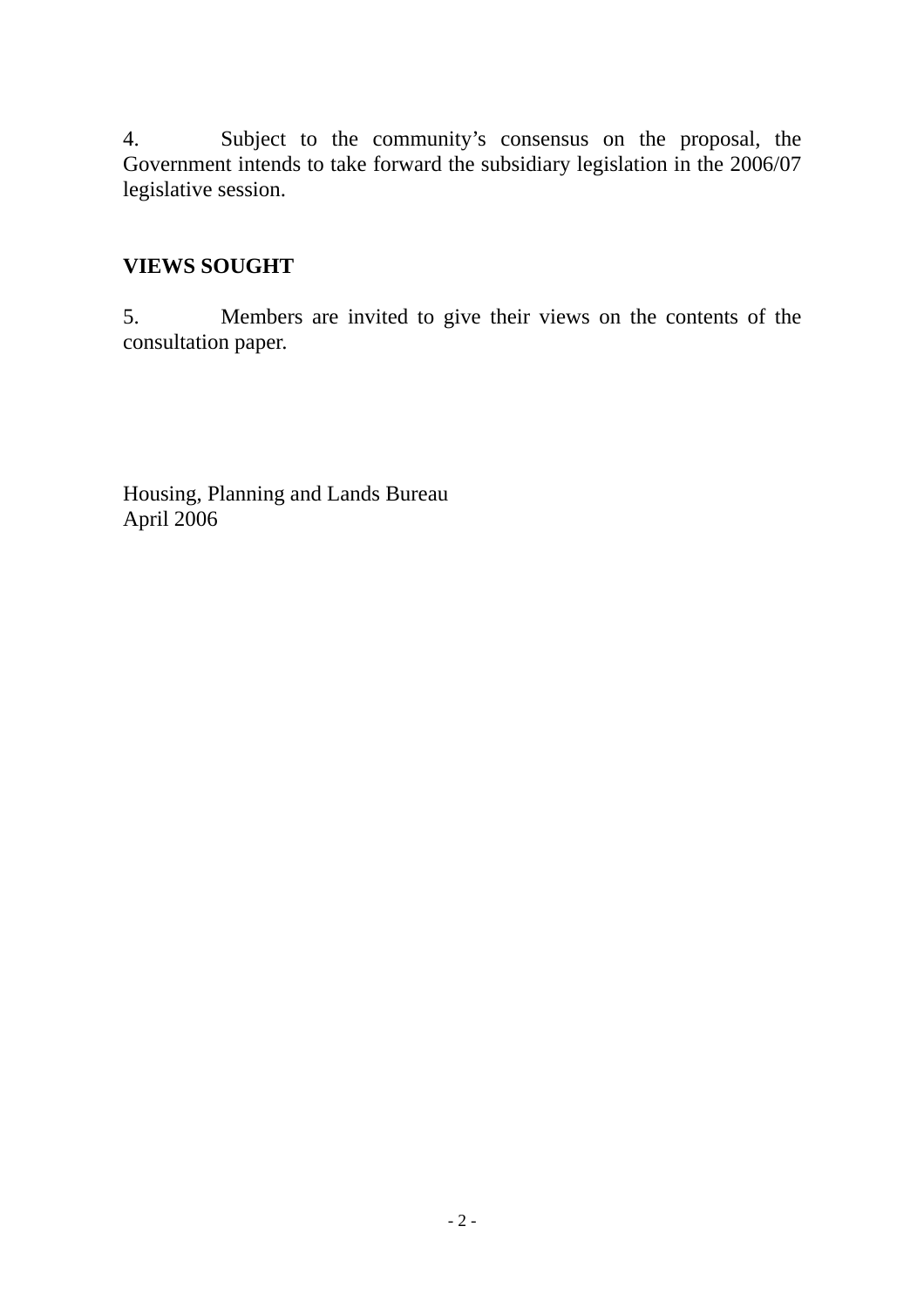# **Proposals to Lower the Compulsory Sale Threshold for Specified Classes of Lots under Land (Compulsory Sale for Redevelopment) Ordinance**

#### **PURPOSE**

This paper sets out three proposed classes of lots to be designated under section 3(5) and (6) of the Land (Compulsory Sale for Redevelopment) Ordinance (LCSRO) to be subject to a compulsory sale threshold of not less than 80% in order to facilitate redevelopment of these classes of lots.

#### **BACKGROUND**

2. The Government is committed to arresting building deterioration. As part of the Government's holistic strategy to tackle the problem, we attach great importance to facilitating private sector's redevelopment efforts.

3. In this regard, the Land (Compulsory Sale for Redevelopment) Ordinance (LCSRO) (Cap. 545) was enacted in 1998 and came into operation in 1999. In a nutshell, the LCSRO provides for a person (other than as a mortgagee) who owns not less than 90% of undivided shares in a lot to apply to the Lands Tribunal for a compulsory sale of the whole lot for the purpose of redevelopment. As at end-2005, there were 19 applications for order for sale under the LCSRO, of which five have been granted by the Lands Tribunal, four are being processed and the others have been discontinued/suspended. The Lands Tribunal does not keep information on the reasons for discontinuation, but our understanding is that some of the cases have been discontinued because agreements for sale of the remaining interests have been reached between the respective owners and the applicants.

4. Noting that a protracted and uncertain acquisition process in redevelopment is one of the major obstacles faced by private developers, we consider there is scope under the existing LCSRO to further facilitate the land assembly process. Section 3(5) and (6) of the LCSRO provides that the Chief Executive in Council may specify by notice in the Gazette certain classes of lots for which a lower threshold of not less than 80% will apply. The Gazette notice is subsidiary legislation and requires the approval of the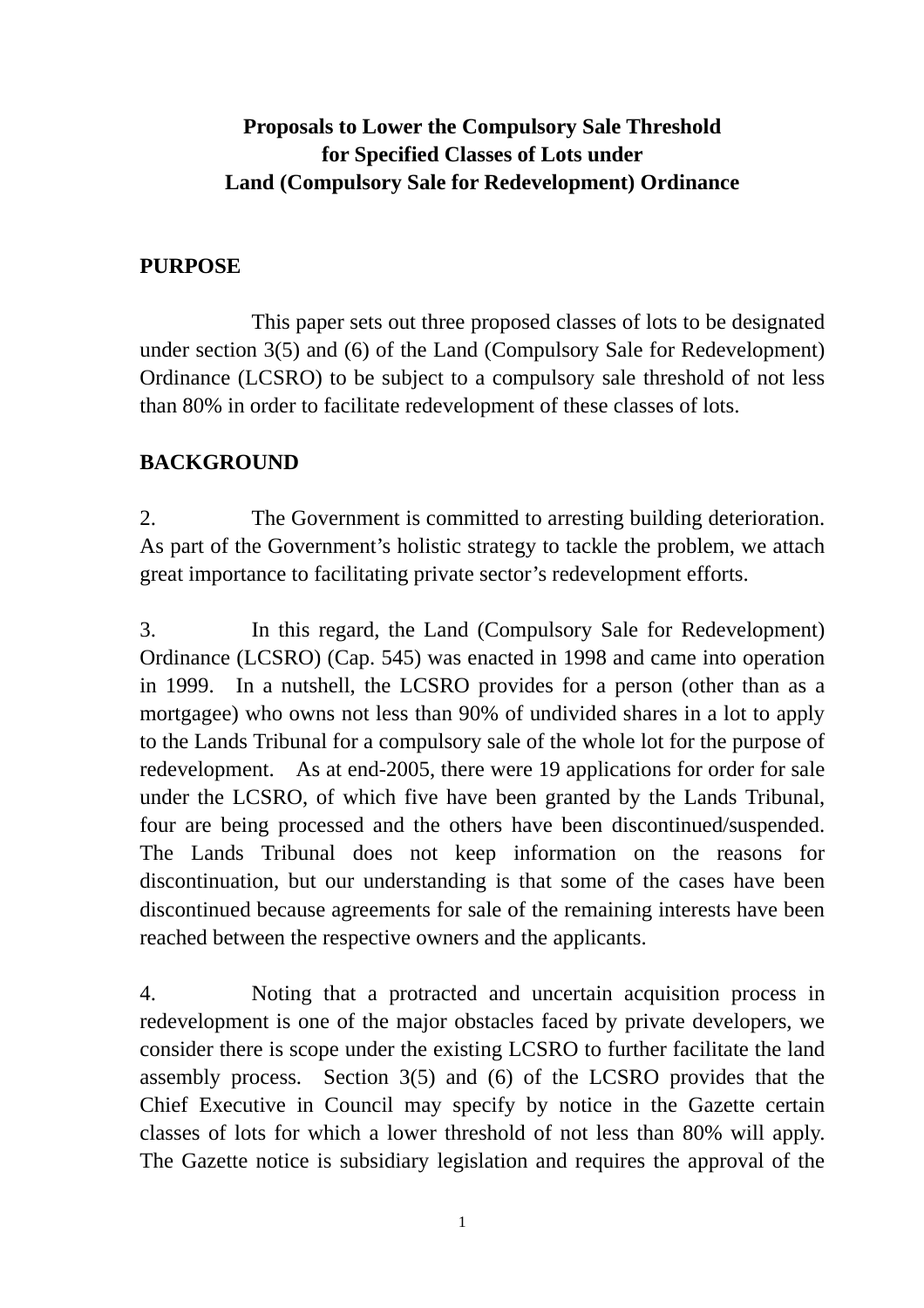Legislative Council. We consider that we could make use of this mechanism to further facilitate redevelopment efforts by the private sector. A copy of the relevant provisions is at the **Appendix**.

### **PROPOSED CLASSES OF LOTS**

5. In working out our proposals, we are mindful of the need to strike a careful and fine balance between facilitating private redevelopment efforts and protecting individual property rights. In this connection, Article 6 of the Basic Law stipulates that the right of private ownership of property shall be protected in accordance with law.

6. In the light of the above, we have proposed the following classes of lots as possible candidates to be subject to a lower compulsory sale threshold of not less than 80% under the LCSRO –

- (i) a lot with "all units but one" acquired;
- (ii) a lot with building(s) that are aged 40 years or above; or
- (iii) a lot with missing/untraceable owners.

## **A Lot with "All Units But One" Acquired**

7. There have been concerns that private redevelopment of buildings with 5 to 9 units often come to a deadlock when only one remaining owner refuses to sell due to various reasons, as the last unit would account for more than 10% of the total undivided shares of this type of buildings. As such, we propose to designate "a lot with 'all units but one' acquired" to enjoy a lower compulsory sale threshold of not less than 80%. This should help the redevelopment of some typical old buildings with  $5$  to  $9$  units<sup>1</sup>. There is no readily available data on the number of buildings falling under this category. Nonetheless, there are over 20,000 private buildings with 9 storeys or less.

 $\frac{1}{1}$  For buildings with more than 9 units, the remaining unit will take up 10% or less of the undivided shares of a building. For buildings with less than 5 units, the remaining unit will take up more than 20% of the undivided shares of a building (this is on the assumption that the percentage of the last unit over the total number of units roughly equals to the percentage of the undivided shares attributable to the last unit over the total number of undivided shares).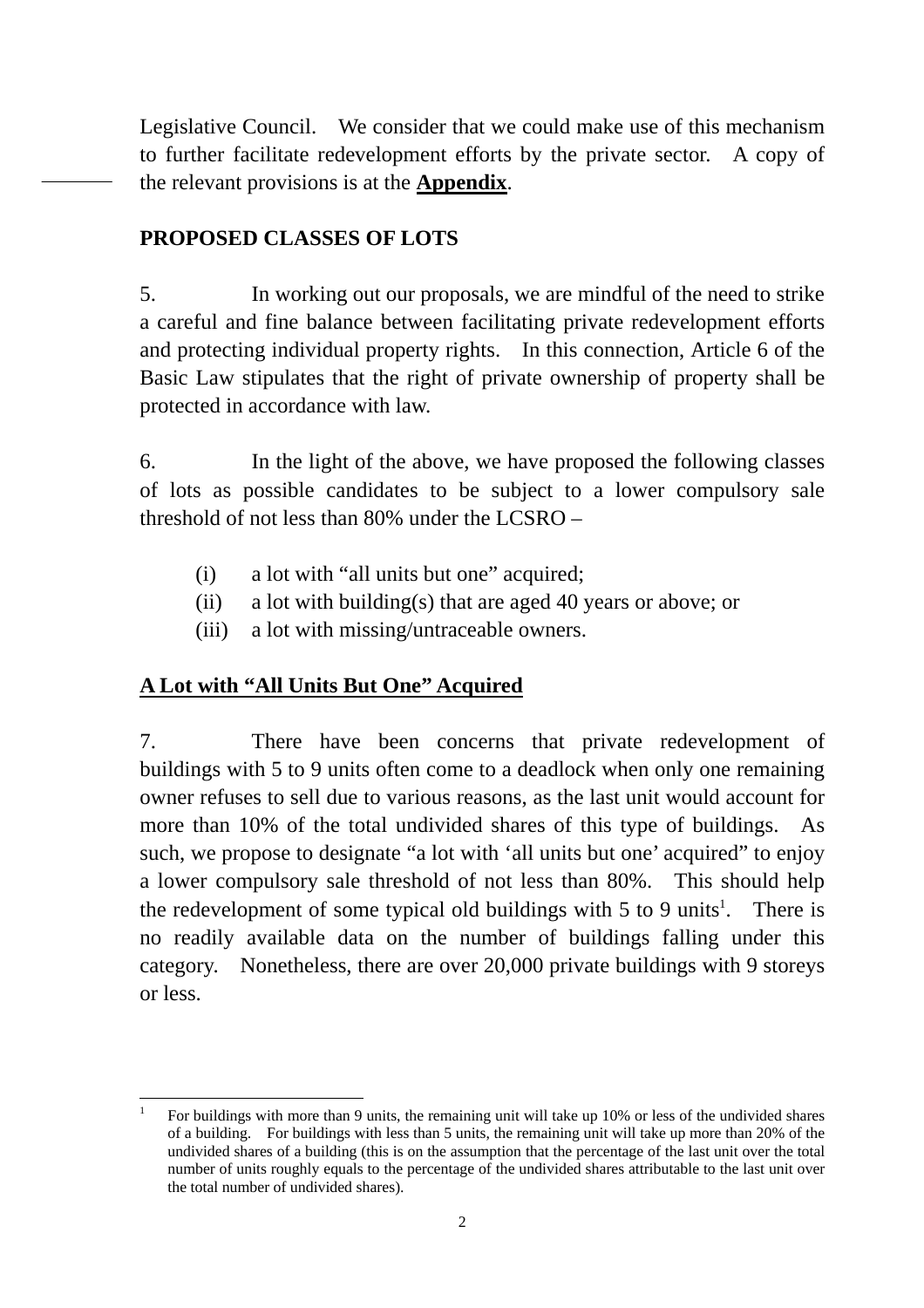# **A Lot with Building(s) Aged 40 Years or Above**

8. In general, the physical conditions of a building will deteriorate with the passage of time although the degree of deterioration depends in turn on the state of maintenance. Given that building components have a definite lifespan, we consider building age an objective starting point for assessing redevelopment need.

9. There are at present over 7,500 private buildings (about 20% of the total number of private buildings) which are aged 40 years or above in Hong Kong. About 40% of the Buildings Department's statutory repair orders<sup>2</sup> in 2003 and 2004 were issued to these old buildings. While the actual building condition is highly dependent on how well an old building is maintained, the enforcement figures have revealed that dilapidation is more common among these older buildings. It is also likely that 40-year-old buildings fall short of the latest standard of modern buildings in the provision of a comfortable and convenient living environment.

10. Designating buildings aged 40 years or above as a class of lot will also facilitate redevelopment of buildings without basic sanitary facilities as this type of buildings are most likely to be pre-war buildings. Since these buildings fail to provide the most basic hygienic amenity, we consider their early redevelopment to be desirable. Buildings aged 40 years or above which are either monuments or proposed monuments are protected against demolition under the Antiquities and Monuments Ordinance (Cap 53). The Lands Tribunal will play a gatekeeper role and will only make an order for sale if it is satisfied, among other things, that the redevelopment application is justified.

# **A Lot with Missing/Untraceable Owners**

11. Another common difficulty encountered by private developers during land assembly is that the relevant owners cannot be reached. We therefore propose to designate buildings with missing/untraceable owners as a class of lot for a lower compulsory sale threshold of not less than 80%.

 $\frac{1}{2}$  Orders issued under sections 26 and 28 of the Buildings Ordinance (Cap 123) in respect of rectification of dangerous and dilapidated buildings and defective drainage.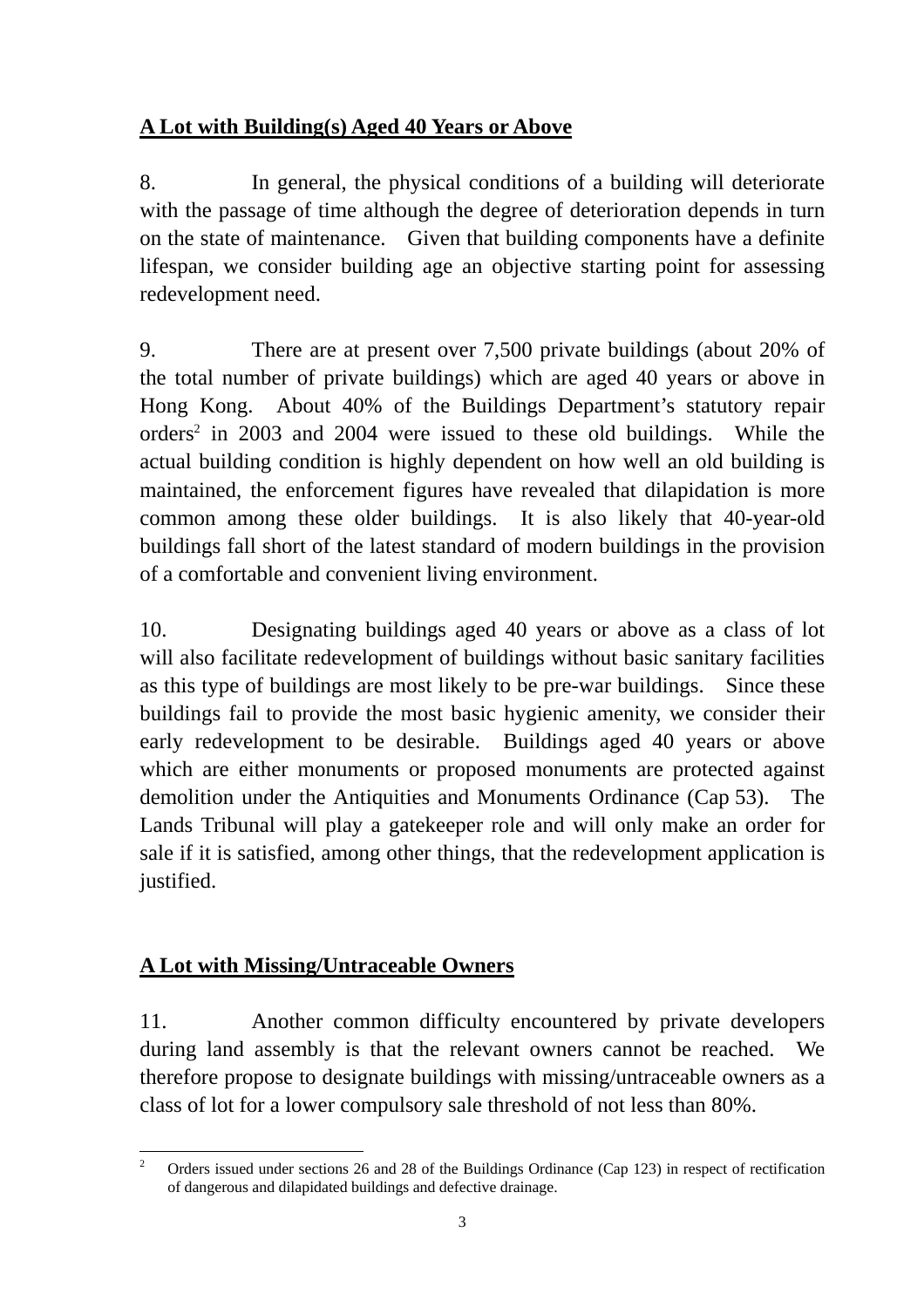12. In this connection, we consider that the minimum percentage of undivided shares involving missing/untraceable owners should be set at 10% so that a majority owner will not be better off just when there happens to be a missing/untraceable owner<sup>3</sup> and the majority owner would still need to acquire as many interests as possible through negotiation and agreement.

# **OTHER SUGGESTIONS RECEIVED REGARDING THE LCSRO**

13. We are aware that there are calls, in particular from members of the industry, some professional bodies and individual owners, for more fundamental changes to the LCSRO, including lowering the threshold to not less than 80% across the board and changing the basis for calculation of threshold from a lot basis to a "site/scheme" basis. Nonetheless, we have reservation on these proposed changes given that the Legislative Council came to a consensus on the current 90% threshold on a lot basis in 1998 after very extensive debate. In particular, the proposed "site/scheme" basis may result in undesirable situations where a majority owner is unable to acquire any of the undivided shares in one of the lots in the "site/scheme" notwithstanding his holding of not less than 90% of the aggregate undivided shares. There is a need to strike a careful balance between facilitating redevelopment and protecting private property rights.

14. There are also requests that other than the age or state of repair of the existing development on the lot, the Government should, by way of regulation, specify further grounds on which the Lands Tribunal may take into account when considering whether the redevelopment of a lot under application is justified or not. We believe that such further grounds should be acceptable to the community, relatively objective and practicable. We welcome suggestions in this regard.

# **WAY FORWARD**

15. The Government would like to hear views on the proposals. In particular, we would like to seek the views of the professional bodies and the industry on the practicability of the three proposed classes of lots as set out in

 $\overline{a}$ 3 If the number of units with missing owners only accounts for, say, 2% of the total undivided shares in a lot, designating such lots for a lower (not less than 80%) compulsory sale threshold will be tantamount to helping a majority owner to acquire an additional 8% of undivided shares.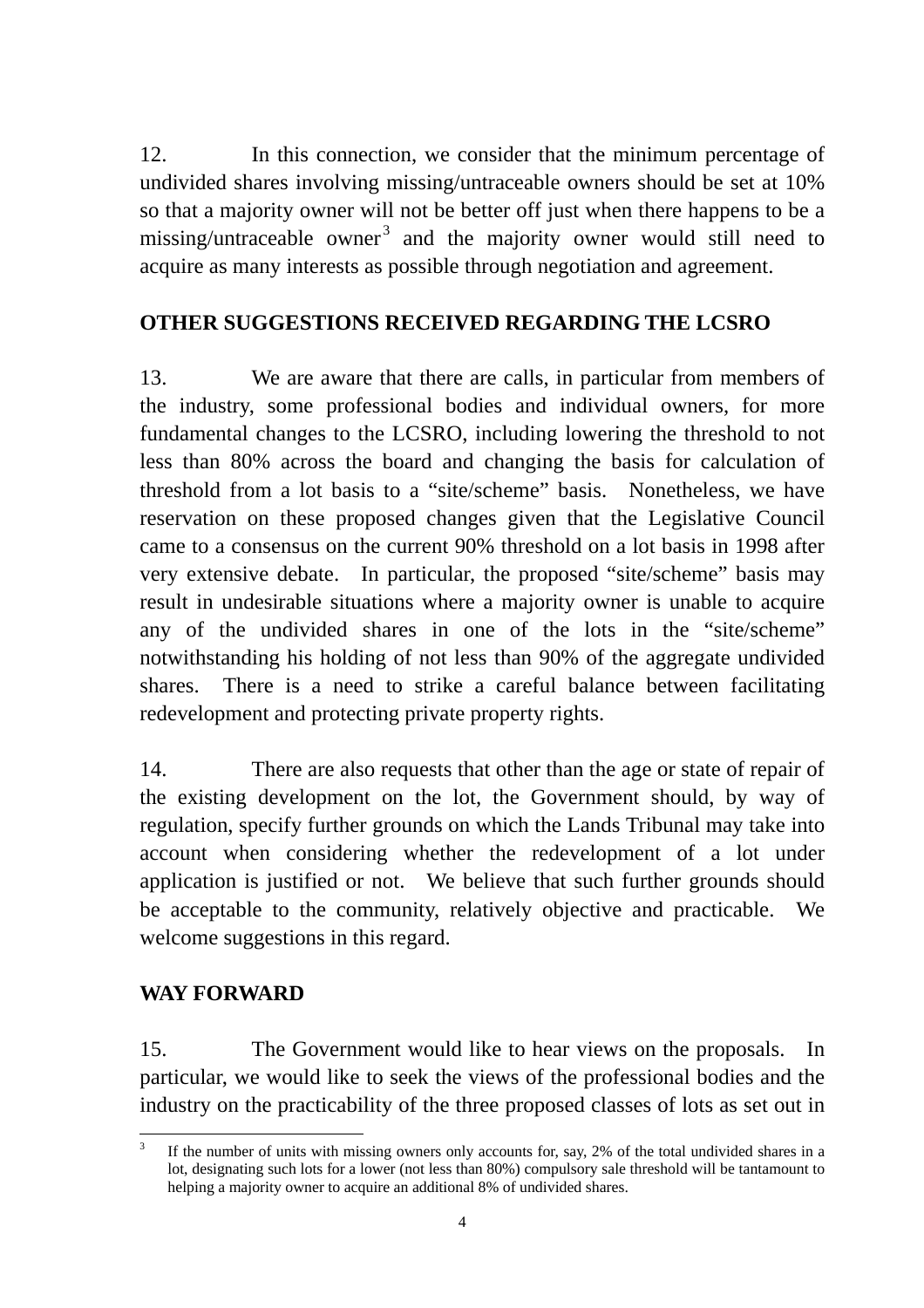paragraph 6 above. We will gauge the views of the community through appropriate channels, including holding public forums and group discussions with owners as well as gauging the views of the middle-class through the Government's Public Affairs Forum on the internet. Subject to the community's consensus over the proposed classes of lots, we will proceed with the submission of the necessary legislative proposals to the Legislative Council.

Housing, Planning and Lands Bureau March 2006